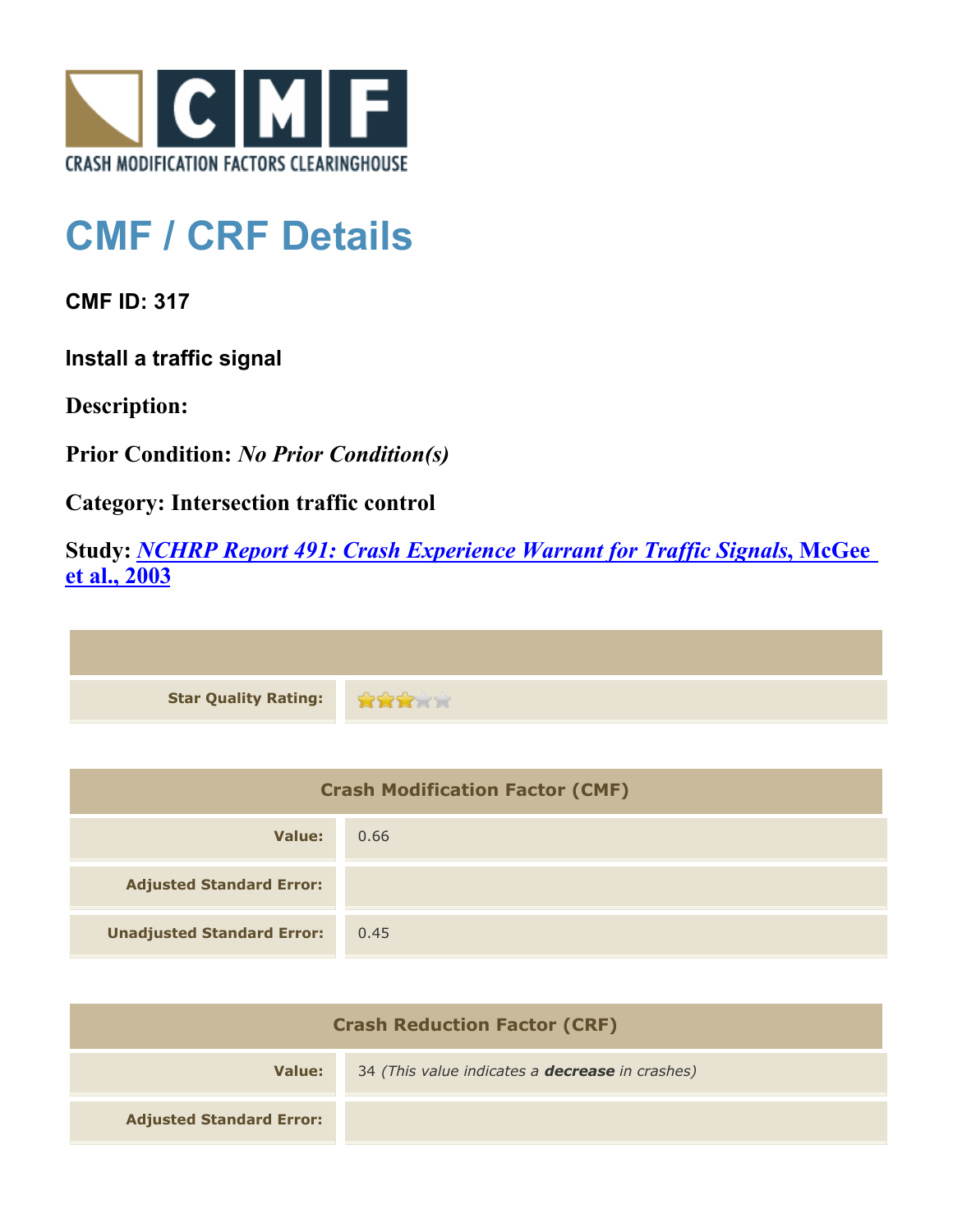| <b>Applicability</b>                    |                                                                      |
|-----------------------------------------|----------------------------------------------------------------------|
| <b>Crash Type:</b>                      | Angle                                                                |
| <b>Crash Severity:</b>                  | K (fatal), A (serious injury), B (minor injury), C (possible injury) |
| <b>Roadway Types:</b>                   | Not specified                                                        |
| <b>Number of Lanes:</b>                 |                                                                      |
| <b>Road Division Type:</b>              |                                                                      |
| <b>Speed Limit:</b>                     |                                                                      |
| <b>Area Type:</b>                       | Urban                                                                |
| <b>Traffic Volume:</b>                  |                                                                      |
| <b>Time of Day:</b>                     |                                                                      |
| If countermeasure is intersection-based |                                                                      |

| <b>Intersection Type:</b>         | Roadway/roadway (not interchange related) |
|-----------------------------------|-------------------------------------------|
| <b>Intersection Geometry:</b>     | $3$ -leg                                  |
| <b>Traffic Control:</b>           | Stop-controlled                           |
| <b>Major Road Traffic Volume:</b> |                                           |
| <b>Minor Road Traffic Volume:</b> |                                           |

| <b>Development Details</b>      |  |
|---------------------------------|--|
| <b>Date Range of Data Used:</b> |  |
| <b>Municipality:</b>            |  |
| State:                          |  |